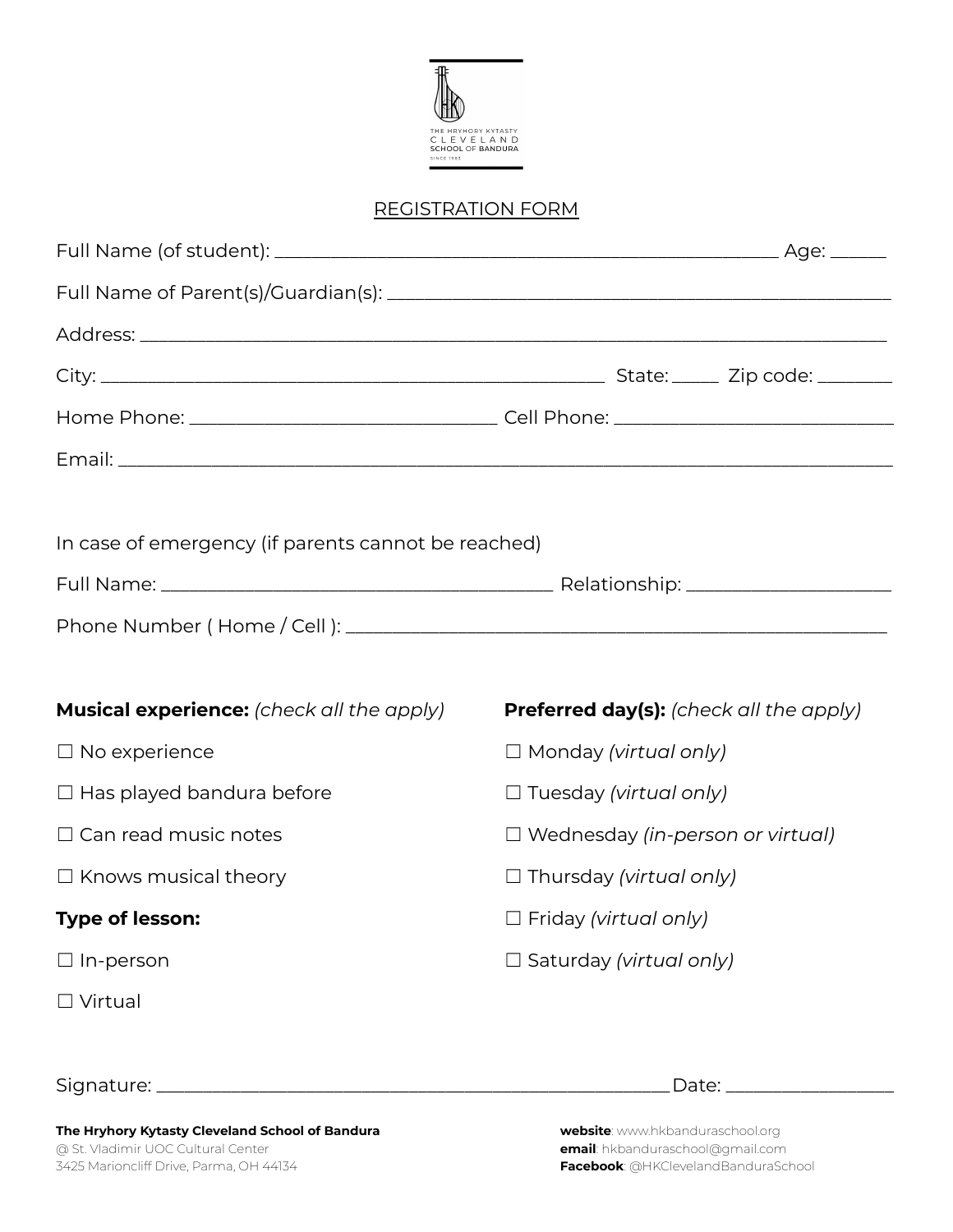

#### BANDURA RENTAL AGREEMENT

#### RENTAL FEES

\$30 per semester for child-sized bandura

\$40 per semester for adult-sized bandura

\*Renter is responsible for any damage or excessive wear to the instrument during the period of renting the instrument.

#### RENTAL FORM

| HOME PHONE: ___________________________________CELL PHONE: ______________________                     |  |  |  |  |  |
|-------------------------------------------------------------------------------------------------------|--|--|--|--|--|
|                                                                                                       |  |  |  |  |  |
|                                                                                                       |  |  |  |  |  |
| <b>BANDURA RENTAL FEE</b>                                                                             |  |  |  |  |  |
| BANDURA TYPE ( child-sized / adult-sized ):                                                           |  |  |  |  |  |
| COST OF RENTAL (\$30/semester / \$40/semester ):<br><u> 1986 - Jan Barbara, manazarta amerikan da</u> |  |  |  |  |  |
| <b>TOTAL BANDURA RENTAL FEE DUE:</b>                                                                  |  |  |  |  |  |

|                  | <b>FOR ADMINISTRATIVE USE</b> |  |
|------------------|-------------------------------|--|
| DATE:            |                               |  |
| # OF MONTHS:     |                               |  |
| PAYMENT:         |                               |  |
| DEPOSIT:         |                               |  |
| <b>ROLLOVER:</b> |                               |  |

**The Hryhory Kytasty Cleveland School of Bandura website**: www.hkbanduraschool.org @ St. Vladimir UOC Cultural Center **email**: hkbanduraschool@gmail.com

3425 Marioncliff Drive, Parma, OH 44134 **Facebook**: @HKClevelandBanduraSchool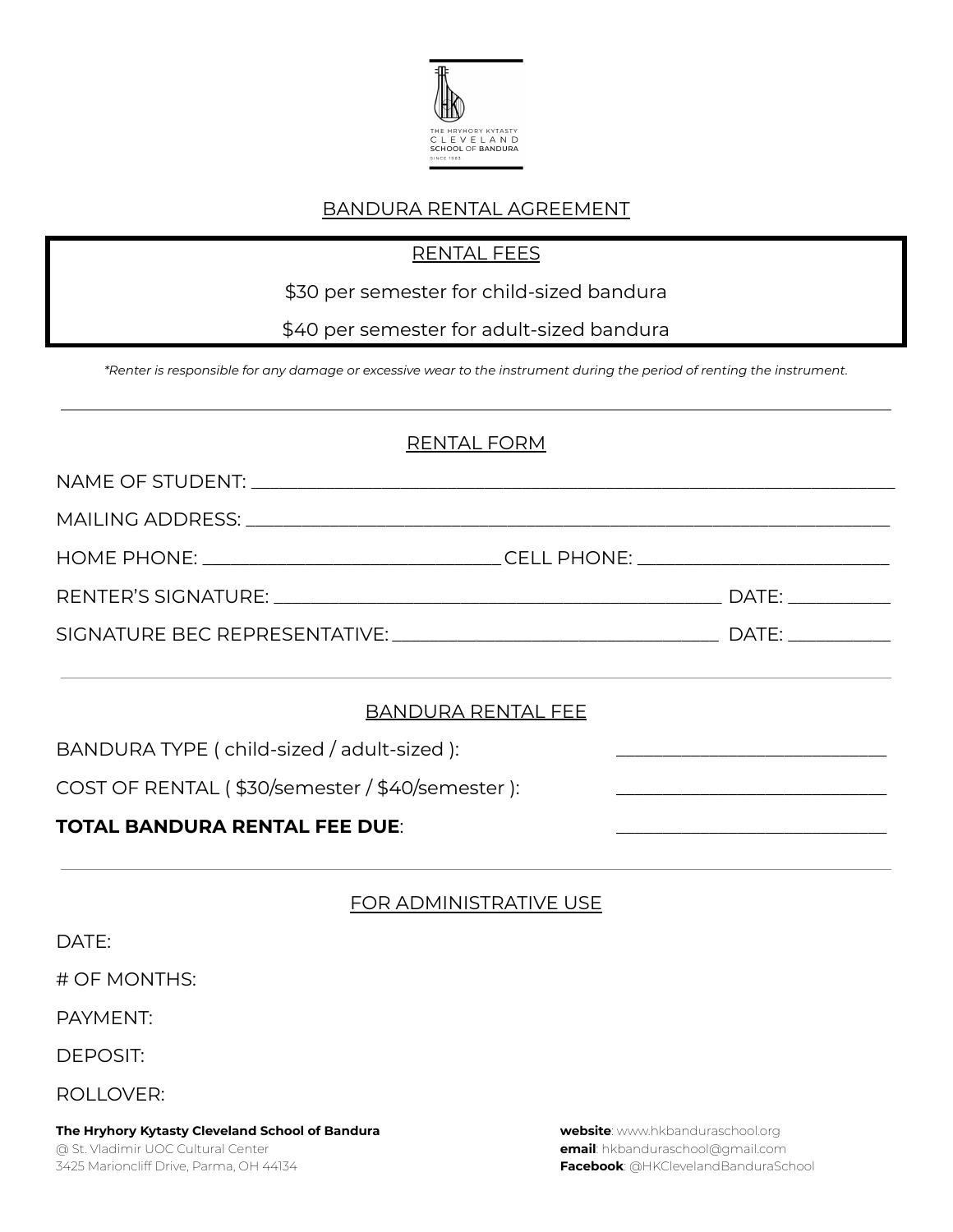

## TUITION

Tuition is **\$390 per semester** (includes 13 lessons)

(*plus bandura rental fees, if renting*)

*Tuition must be paid in full by the first week of lessons.*

### BANDURA RENTAL FEE

**\$30 per semester** for child-sized bandura

#### **\$40 per semester** for adult-sized bandura

Renter is responsible for any damage or excessive wear to the instrument during the period of renting the instrument.

#### PAYMENT

Currently, we are **only accepting cash or checks**.

*In the future, we plan to use an online payment system (i.e. PayPal, Zelle, etc.)*

Write checks out to:

### **Hryhory Kytasty Cleveland School of Bandura**

Send checks to:

# **Dr. Taras Mahlay (***Administrator***) 967 State Road Hinckley, OH 44233**